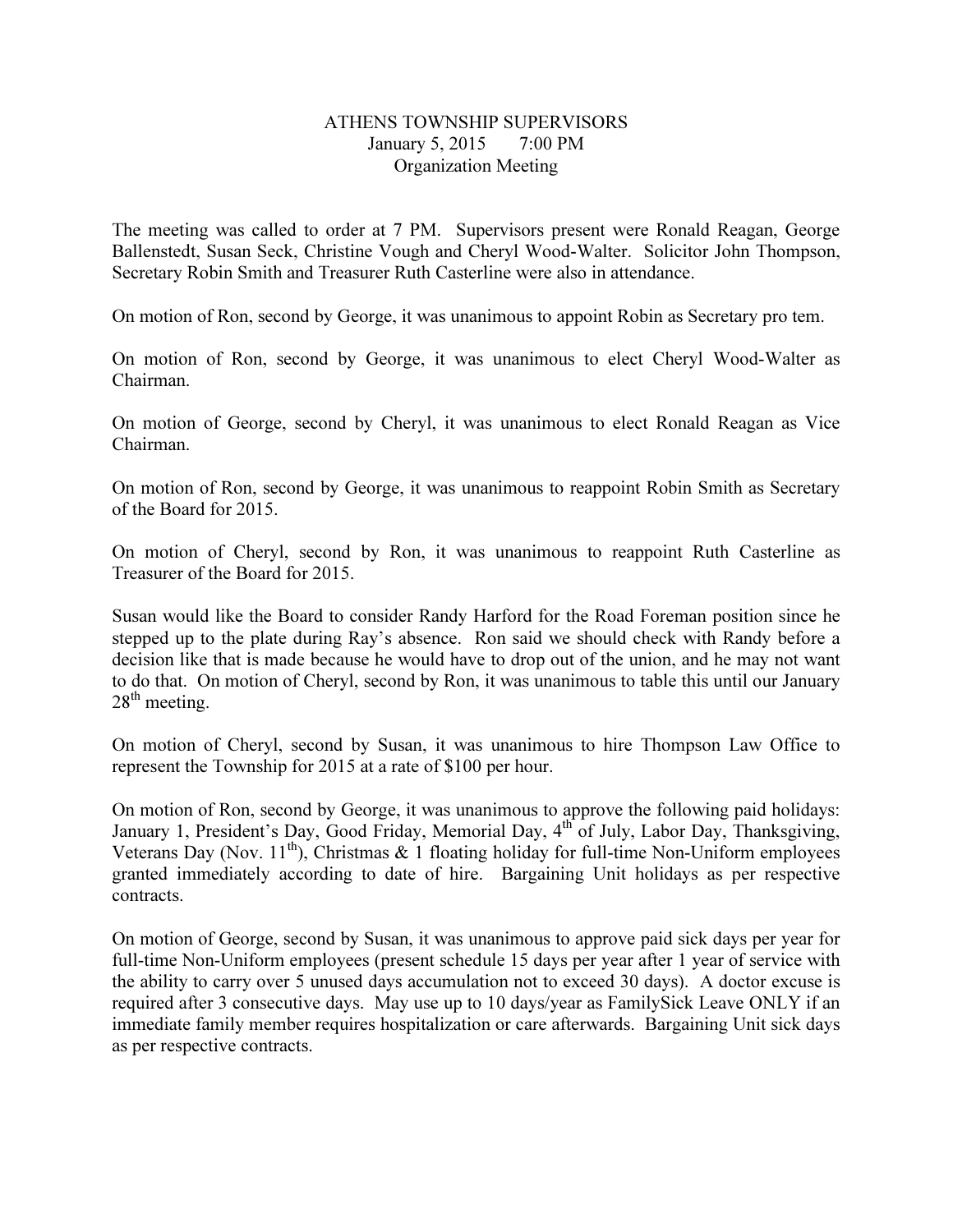Page Two Athens Township Supervisors January 5, 2015

On motion of Ron, second by George, it was unanimous to approve vacation time for full-time Non-Uniform employees: After one year employment - 10 days. After 5 years employment - 15 days. After six years employment, one vacation day per year of service shall be received up to a maximum of 25 days. No more than 4 weeks can be carried over. Bargaining Unit vacation as per respective contracts.

On motion of Cheryl, second by George, it was unanimous to approve time off with pay for bereavement leave for Non-Uniform employees: for the death of husband, wife, children or stepchildren - 5 working days; mother, father, sister or brother - 5 working days; mother-in-law or father-in-law - 5 working days; aunt, uncle, grandparents, grandchild, niece, nephew, brotherin-law, sister-in-law - 3 working days. This leave time is for employee or spouse family member and also includes the death of any 'step-'. Granted immediately after employment. Bargaining Unit bereavement leave as per respective contracts.

On motion of Christine, second by George, it was unanimous to approve to continue to provide dental and vision coverage for each full-time Non-Uniform employee including the family plan, if applicable, as well as individual and family hospitalization benefits under NYS Teamsters Health and Hospital Fund; to provide short term and long term disability, AD&D and \$75,000 life insurance for police officers through Nationwide; provide short term disability (long term disability and AD&D insurance for some) and life insurance of \$30,000.00 for full-time Non-Uniform employees Bargaining Unit employee insurance as per respective contracts.

On motion of Ron, second by Cheryl, it was unanimous to approve 4 personal days for full-time Non-Uniform employees. Granted immediately and prorated according to date of hire. Bargaining Unit employee personal days as per respective contracts.

On motion of Cheryl, second by George, it was unanimous to approve and provide the Township Non-Uniform Pension Plan and contribute \$96,073 to it and provide a Police Pension Plan and contribute \$147,884 to it for 2015. The employee will be enrolled immediately upon hiring.

On motion of Ron, second by Cheryl, it was unanimous to approve that any supervisor in office during 2015 shall be authorized to perform any duties pertaining to Township affairs, whether administrative, road work, etc.

On motion of Ron, second by Susan, it was unanimous to give authority to Chairman of the Board to purchase supplies and small items of equipment without formal approval of the Board; give authority to the Vice Chairman if the Chairman is unavailable; and give authority to the other three supervisors to act in the same capacity in the event of emergency when the Chairman or Vice Chairman are not available.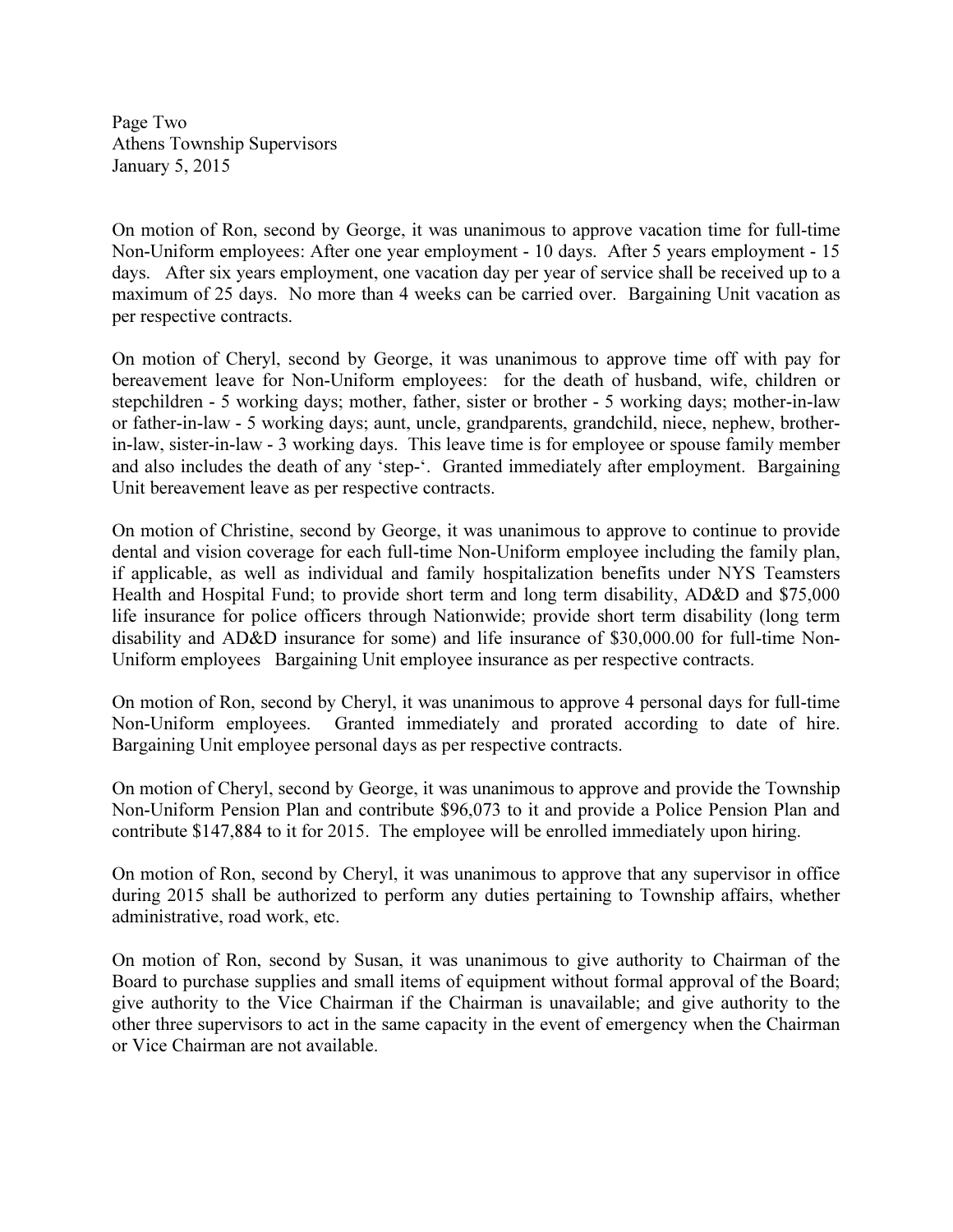Page Three Athens Township Supervisors January 5, 2015

On motion of Ron, second by Cheryl, it was unanimous to appoint Richard Bean as a member of the Vacancy Board for 2015.

On motion of Ron, second by Cheryl, it was unanimous to appoint Code Inspections, Inc. as the building code enforcement entity for Athens Township in 2015.

Voice of the Residents – none

On motion of Cheryl, second by Christine, it was unanimous to adopt RESOLUTION 2015-01 designating C & N Bank and M & T Bank as our depositories for 2015.

On motion of Ron, second by Christine, it was unanimous to adopt RESOLUTION 2015-02 appointing Cheryl Wood-Walter and Susan Seck as Athens Township's two representatives to the Bradford County Sanitation Committee Appeals Board for 2015.

On motion of Susan, second by Cheryl, it passed to table the approval of Chief Hurley's Memorandum of Understanding until our January 28<sup>th</sup> meeting to allow Attorney Thompson to review it before action is taken. Christine voted no.

On motion of Ron, second by Susan, it was unanimous to allow the Treasurer to pay bills during the month that become due or will be discounted before our meeting at the end of the month.

On motion of Christine, second by Cheryl, it was unanimous to send George, Robin, Clif, Eddie and the road foreman (if they want to go) to the PSATS Convention in April, and to have George be the Voting Delegate for the township.

On motion of George, second by Susan, it was unanimous to approve the Bradford County Humane Society contract for 2015 in the amount of \$1,312.75.

Robin told the Board that they still need to review the fire company contract proposed revisions, and reminded them that we are still operating under the 'old' contract until such time as any revisions are approved.

Ruth had reminded Robin that the Board needs to set the Clothing Allowance/Reimbursement for Non-Bargaining/Non-Contract employees. The Board will discuss this further.

Ray had asked Robin to discuss an issue concerning the box we purchased from Bradco for the new truck. Bradco, while installing the box, put in a hydraulic valve on the new spreader "that they thought would be adequate". The valve is NOT adequate, and Bradco is telling us that WE need to pay for a different valve. Discussion was held. On motion of Ron, second by Cheryl, it